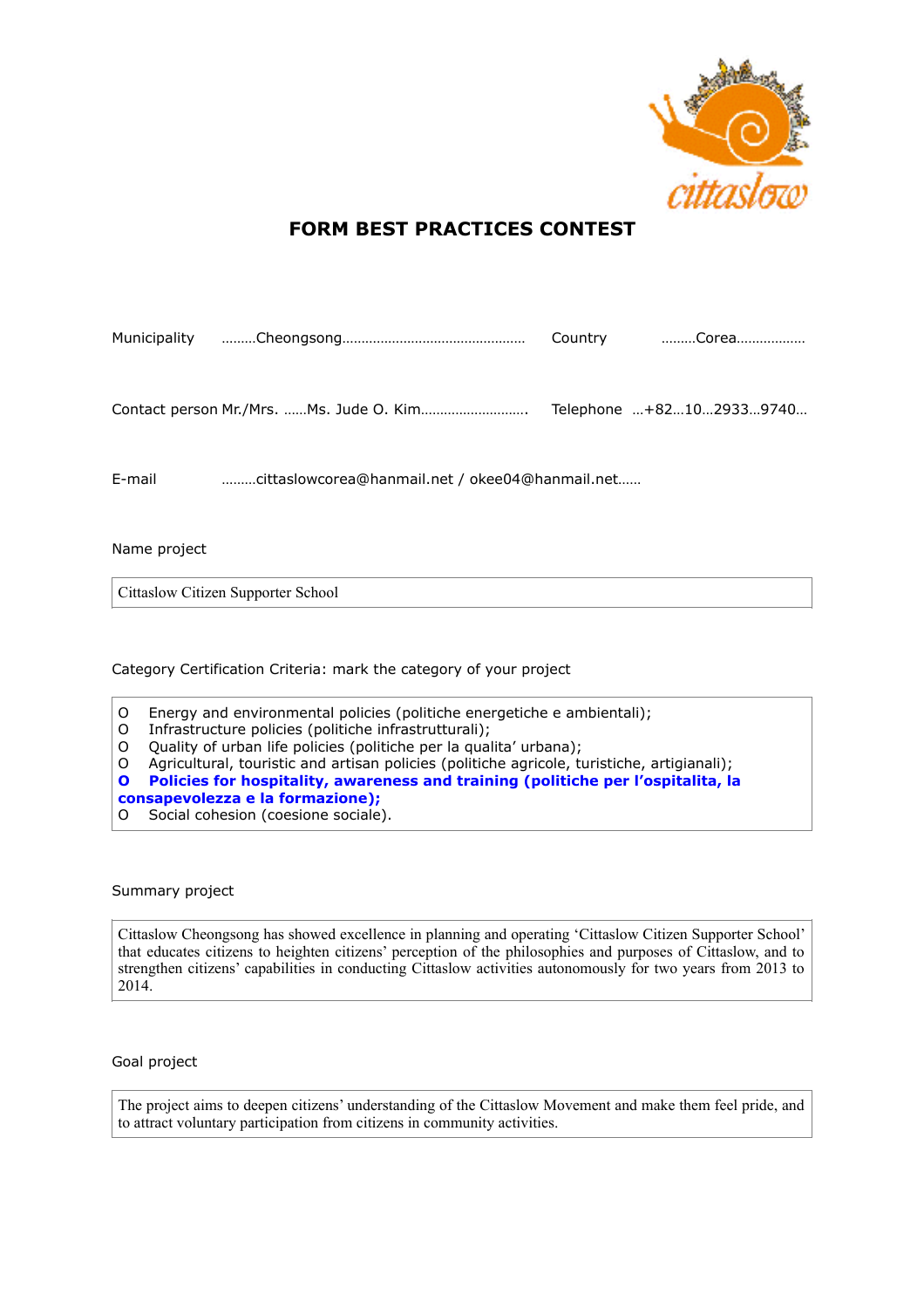

### Result project

- •The project of 3-4 months every year implemented the intensive training programs, including experts' lectures and field trips to some towns and Japan spontaneously organized by citizens, and about 40 middleaged citizens actively engaged.
- •Experts' lectures are to deepen citizens' understanding on their role in implementing the Cittaslow principles, and encourage them to actively participate in community activities, while field trips are for citizens to experience the best practices of other towns at home and in Japan, to create ideas for Cheongsong.
- •Citizens had opportunities to exchange opinions and produce ideas for the development of Cheongsong through professional training of or discussions and forums with experts who gave a speech.
- •The project helped create ideas for the development of old traditional houses in Cheongsong that are famous for unique traditional construction technique.
- •The project has citizens to recognize that their efforts and active participation are the most important for success of Cheongsong, and to participate more actively in community movement.
- •Citizens organized some campaigns; to promote wearing Hanbok (traditional Korean clothes), natural dying experience for visitors, to making white porcelains for multicultural families, and so on.

### **Experts' lectures**

- •Dr. dehyun sohn, coordinator of the National Cittaslow Network Work and Dr. Hee-Jung Jang, general director of the National Cittaslow Network and professor of Silla University did some presentations on the status of international Cittaslow member towns to raise their interests in the Cittaslow Movement, and stressed the importance of citizen's role in implementing the Cittaslow activities and citizens' voluntary engagement.
- •Dr. Yuri Na, author of "Slow Life in Finland" and professor of Kyimung University gave a lecture on the case of Finland's way to seek a slow life and stressed the necessity of community life and slow life for citizens.
- •Ms. Gyeongsuk Choi, food expert gave a lecture on the recipes for healthy food using local ingredients in Cheongsong and conducted a cooking class.
- •Ms. Hyunju Park, president of Korea Institute for Advancement of Hanbok Technology gave a lecture on the commercialization and practical use of Hanbok (traditional Korean clothes), and recommended that citizens of member towns take the lead in wearing Hanbok.

### **Field trips**

- •**Wonju County, Gangwon Province**: Citizens visited Wonju designated as one of the best cooperative cities, and looked around some cooperatives for successful management of cooperative.
- •**Wanju County and Cittaslow Jeonju, South Jeolla Province**: Citizens looked around the packing system of local products in the Wanju Community Business Center and the production process of Hanji (traditional Korean paper) crafts in Jeonju Hanok Village in Cittaslow Jeonju.
- •**Resort Gurume**: Citizens visited Resort Gurume located in Andong, North Gyeongsang Province that is composed of renovated traditional Korean houses, and learned the methods of restoration and preservation of old houses to exploit ideas for Cheongsong.
- •**The Gallery Sansawon**: Citizens visited the Gallery Sansawon located in Pocheon, Gyeonggi Province, and watched the process of brewing liquor, and they also learned the value and importance of traditional local liquors and how to brew liquor in a traditional method.
- •**Aya and Ukiha in Japan:** Citizens visited Aya and Ukiha in Japan that are famous for the local community movement, and learned their best practices to help them produce ideas of development strategies for Cheongsong.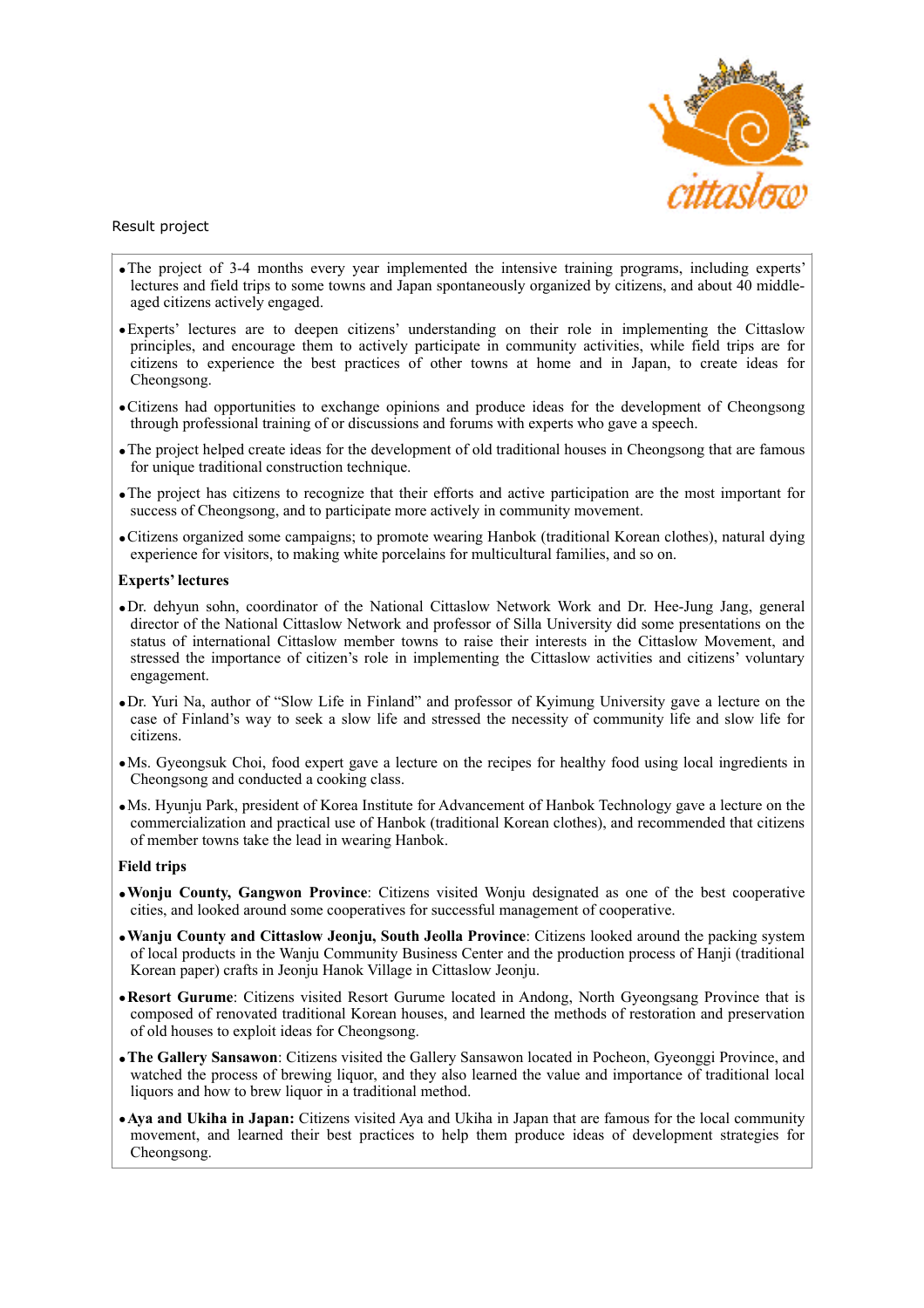

Finance (costs and benefits)

•Experts' lectures cost a comparatively small budget and field trips were at citizens' own expense. •The project was undertaken by citizens' support fund, not the administration.

Staff (staff involved and use of time)

•The National Cittaslow Corean Network helped citizens organize the programs and public officials of Cheongsong County supported the implementation of the programs.

Additional information (if necessarily)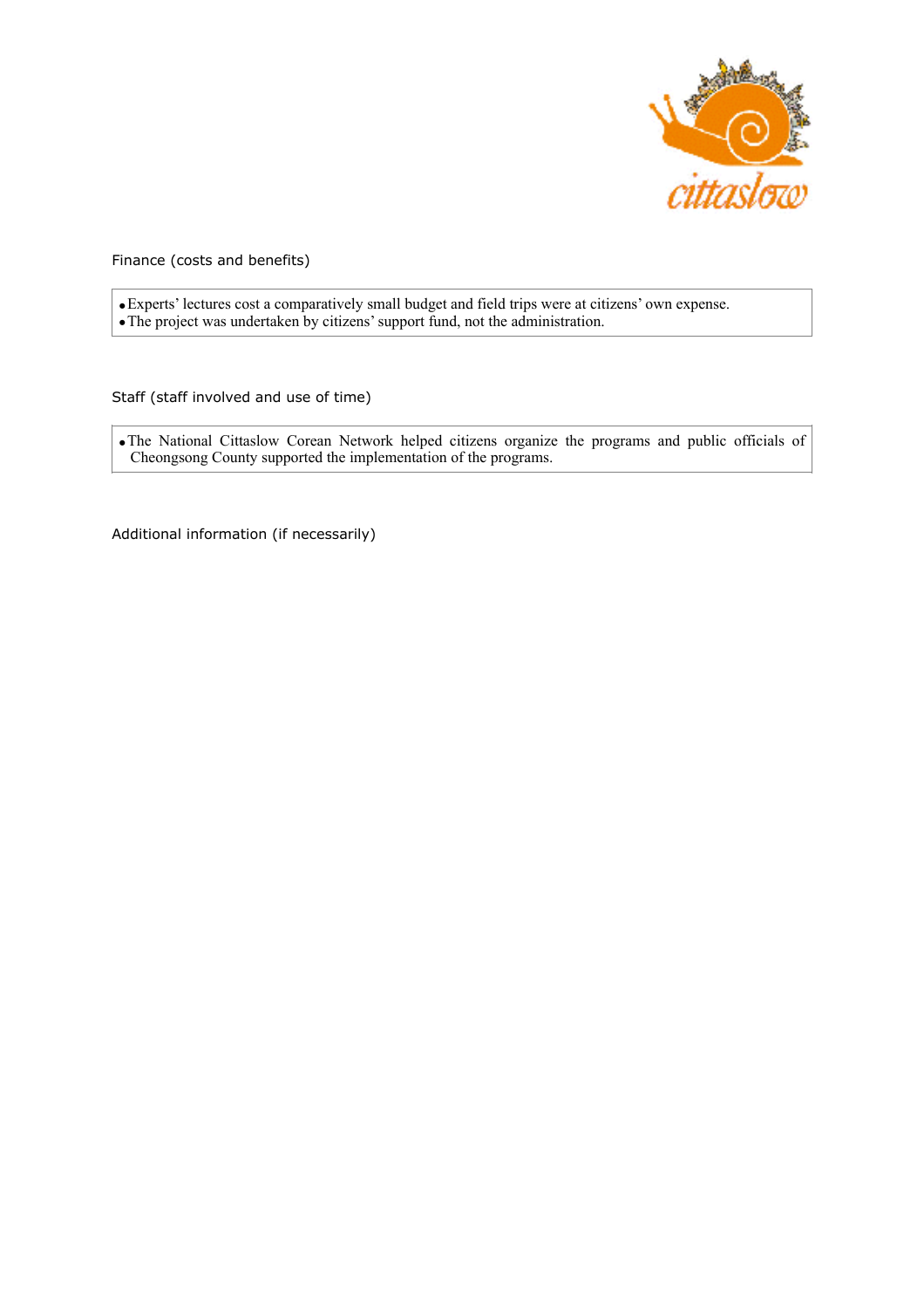

- •The project contributed to creating an opportunity for citizens and public officials to communicate and exchange their opinions.
- •If Cittaslow Cheongsong wins the Best Practices Contest, it is expected to encourage other Korea's member towns to organize more aggressive citizen training programs, and to help improve prestige of Cittaslow International.

To be continued….

## **Program photos**

**Experts' lectures**



The Community movement for citizens (Prof. dehyun sohn, coordinator of the National Cittaslow Corea Network)



A presentation on the cases of community movement in Finland (Prof. Yuri Na, Keimyung University)